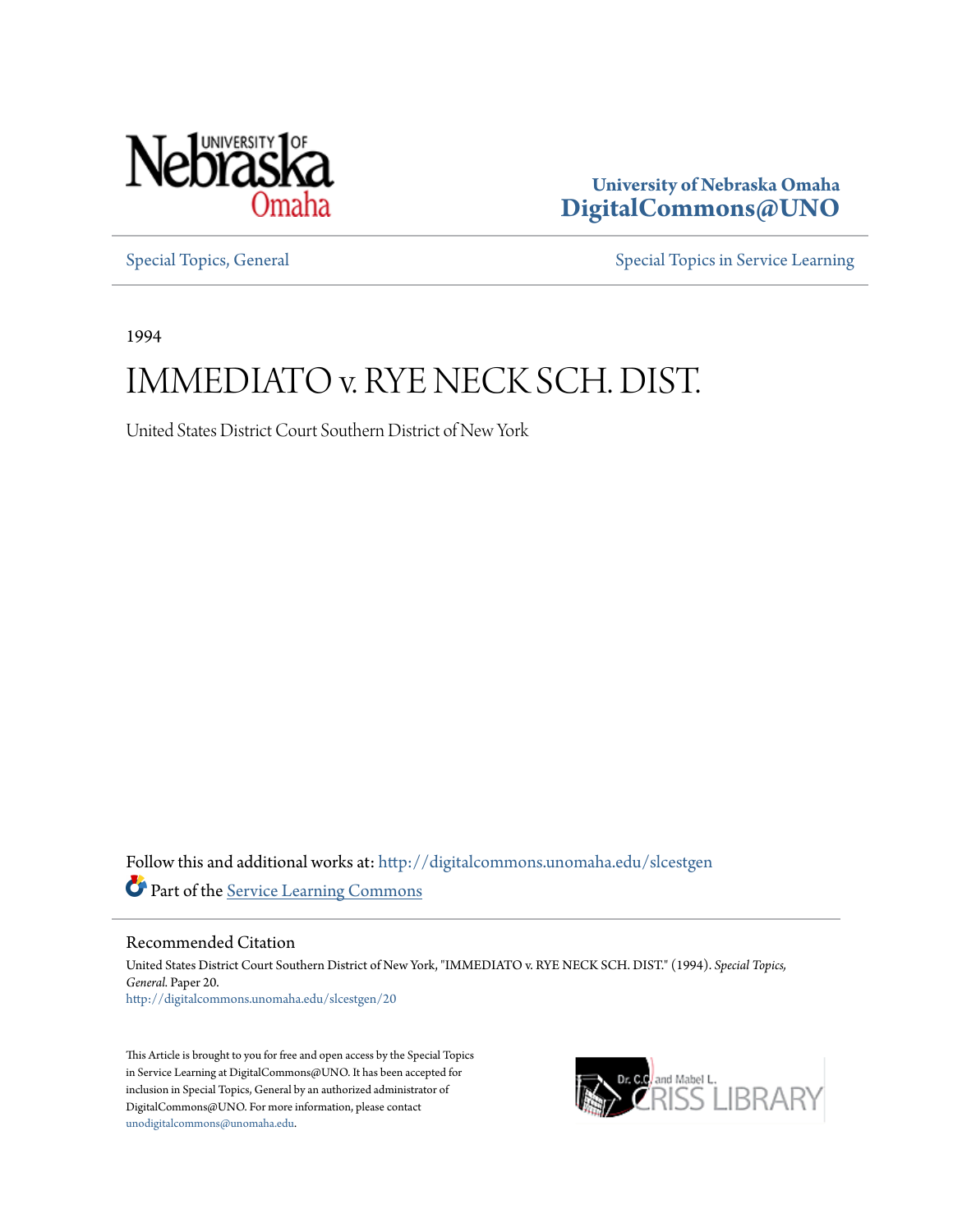COPY

| UNITED STATES DISTRICT COURT<br>SOUTHERN DISTRICT OF NEW YORK                                                                                                                                                                  |                                 |
|--------------------------------------------------------------------------------------------------------------------------------------------------------------------------------------------------------------------------------|---------------------------------|
| which continuous continuous construction and continuous continuous continuous continuous continuous continuous $\chi$<br>DANIEL IMMEDIATO, a minor, by<br>DIANE and EUGENE IMMEDIATO, as<br>Guardians, and in their own right, |                                 |
| et al.                                                                                                                                                                                                                         | Plaintiffs, : 94 Civ 2831 (CLB) |
| ≁ against -                                                                                                                                                                                                                    | MEMORANDUM AND ORDER            |
| RYE NECK SCHOOL DISTRICT; KATHLEEN D.<br>GULOTTA, FRANK SPEDAFINO, BEATRICE                                                                                                                                                    |                                 |
| CERASOLI, ALAN MANOCHERIAN, JANICE K. :<br>ANDERSON, LIZ PERELSTEIN, in their                                                                                                                                                  |                                 |
| official capacities as members of the :<br>Rye Neck School District Board of                                                                                                                                                   |                                 |
| Education; and PETER J. MUSTICH, in<br>his official capacity as Superintendent                                                                                                                                                 |                                 |
| of Rye Neck School District,<br>Defendants.                                                                                                                                                                                    |                                 |
| Brieant, J.                                                                                                                                                                                                                    |                                 |

Plaintiffs, Daniel Immediato, a Rye Neck high school student and resident of Mamaroneck, New York in this district, together with his parents, Diane and Eugene Immediato, filed this action pursuant to 42 U.S.C. § 1983 challenging the constitutionality of a mandatory community service program ("the Program"), described below, established by Defendants Rye Neck School District and Board of Education. Plaintiffs contend that the Program violates the students' rights under the Thirteenth and Fourtsenth Amendments, as well as the parents' rights to direct the upbringing and education of their children under the Fourteenth Amendment of the United States Constitution.

 $\mathcal{I}_{\mathcal{A}}$ 

**NSLC** C/O ETR Associates 4 Carbonero Way Scotts Valley, CA 95066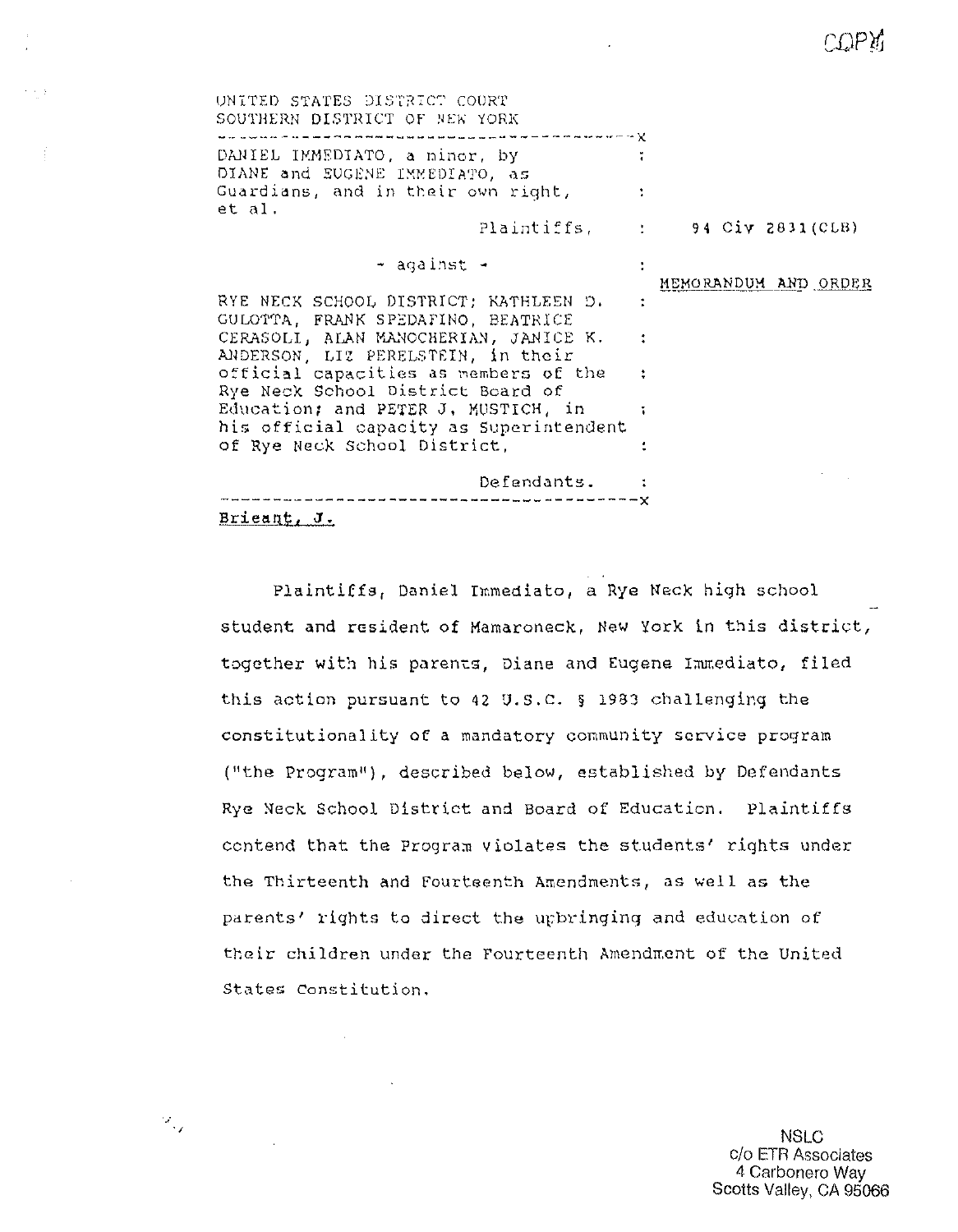Pursuant to Fed. R. Civ. P. 56, all parties move for  $\frac{1}{2}$  wilder interest. An anique  $\frac{1}{2}$  in support of Defendants was filed by the American Alliance for Rights and Responsibilities, a national public interest group with experience in the area of community service programs.

The facts set forth below are conceded to be true, or assumed to be true for purposes of these motions.

Defendant Rye Neck School District is a Union Free School District established by the resident electors pursuant to New York State Education Law. It operates a high school, located in Manaroneck, New York, which has a current enrollment of 278 students, grades 9 through 12. In 1990 the Rye Neck Board of Education, consisting of members elected by the parents and  $-\frac{1}{x}$ residents of the district, expressly voted to establish a mandatory community service program in the high school. Commencing with the graduating class of 1992, students in grades 9 through 12 would be required to perform 40 hours of "community service" during the four high school years as a condition of graduation ("the Program").

Students may not receive pay for their services. The required service must be performed "with people in need -people who are poor, homeless, handicapped, or in need of education, supervision, or companionship." Exh. C-1 to Joint

2

 $\mathcal{A}_\alpha$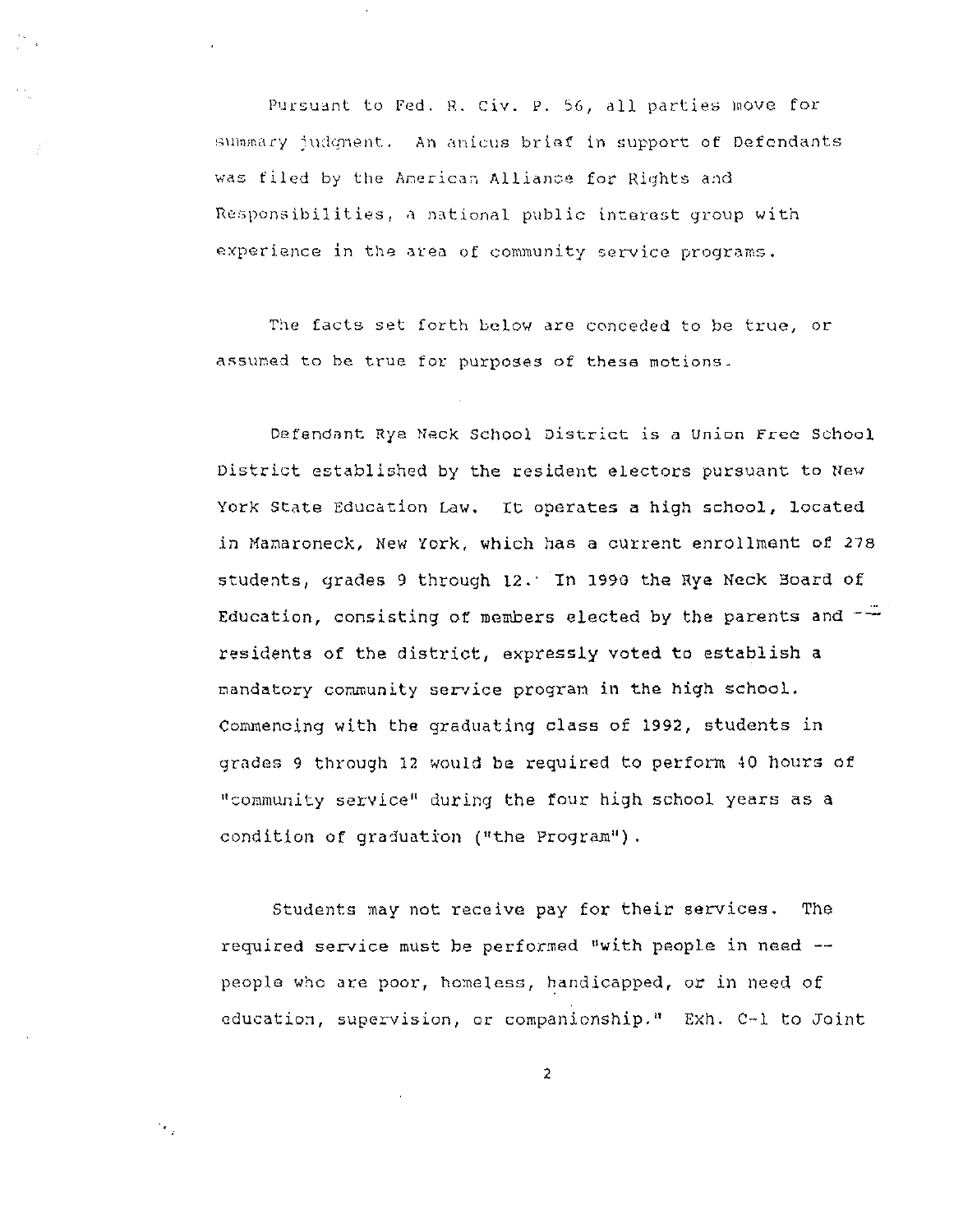Statement of Material Facts. Students may work with not-forprofit corporations, sectarian and non-sectarian charities, public agencies or political organizations. Many organizations request service through announcements and bulletins posted at school. Students may suggest other agencies or organizations for which to perform service, but the nature of such service must be pre-approved by the school coordinators of the Program in order for students to gain credit for their work.

Half of the required 40 hours can be provided in the form of voluntary service to the Rye Neck School District or to younger students within the District during the school day. A minimum of twenty hours of service, however, must be performed outside the high school.

Students may perform the service at any time during the four high school years, including during the summer. Students may establish their own work schedule by agreement with the recipient agencies or organizations. Any training or necessary supervision of the students is provided by the agencies or organizations, not by the school personnel. After the service is completed, the students must submit to the school verified time sheets which document the number of hours worked.

3

 $\mathcal{L}$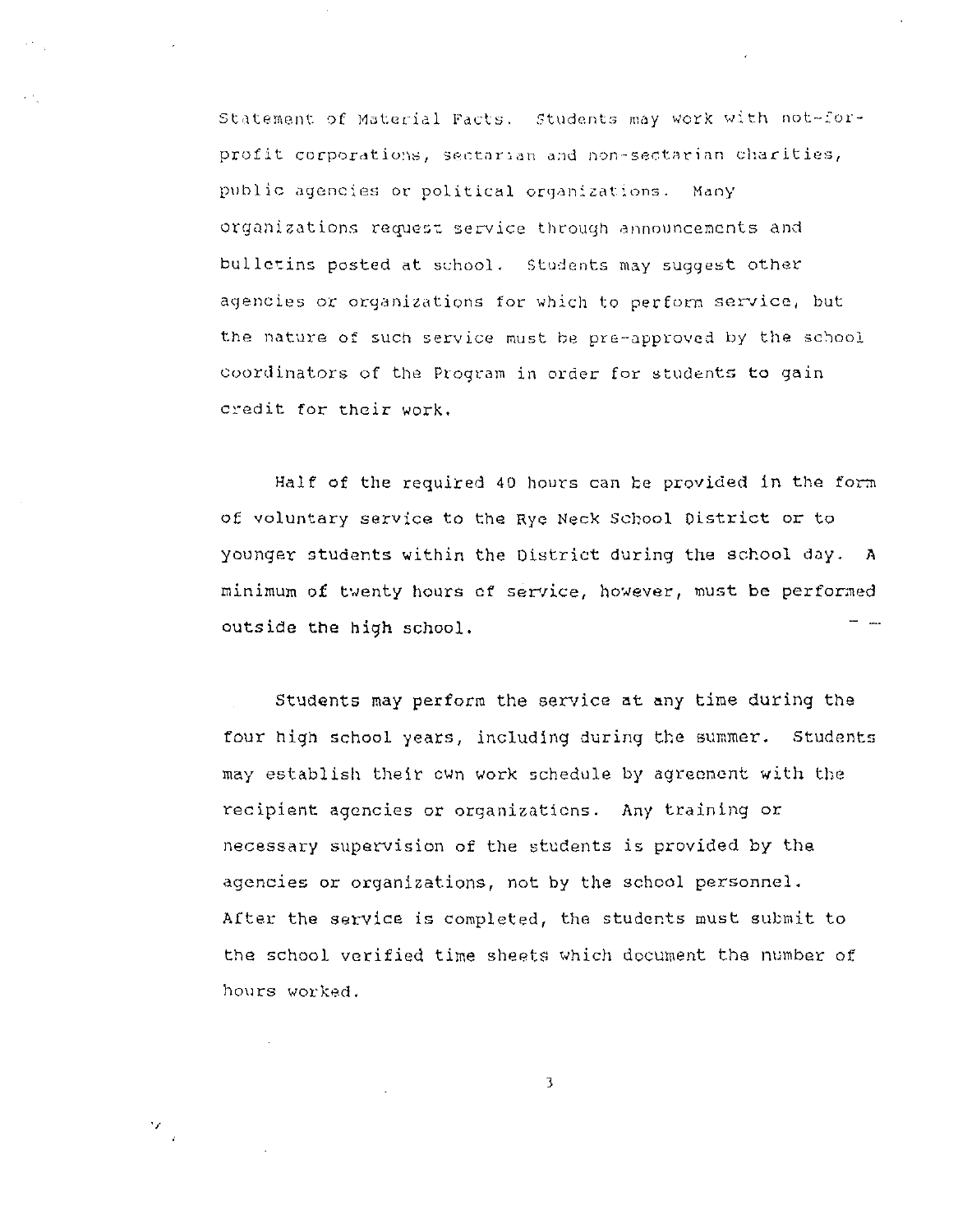As part of a required senior year classroom course  $entited,$  <sup>#</sup>Managing Your Future,<sup>#</sup> all students must complete a  $q$ vestionnaire/form  $a$ sking "where, when, and what" they did, what they gained from the service, and whether there was "any career connection." Exh. B to Joint Statement of Material Facts. Also as a part of the required course, students discuss in the classroom with the teacher and their fellow students where they performed their service, the type of work they did, and what they gained from their experience. Students are not required to disclose why they selected the particular community service or whether or not they agree with the alms of the particular agency or organization,

While the course itself is graded Pass-Fail, if the community service hours are not completed, the student will be ineligible for graduation. The Program makes no provision for students or parents who object to mandatory community service and seek to opt out of the Program or to be relieved from its obligations.

It was disclosed at the hearing before this Court, held on November 10, 1994, that Plaintiffs in this case have not petitioned the Commissioner of Education.of New York State for an exemption from the requirament. However, Commissioner Sobol on March lJ, 1090, in an administrative appeal from a very similar program having the same title, established in

 $\ddot{4}$ 

 $\mathbf{v}_{\rm{in}}$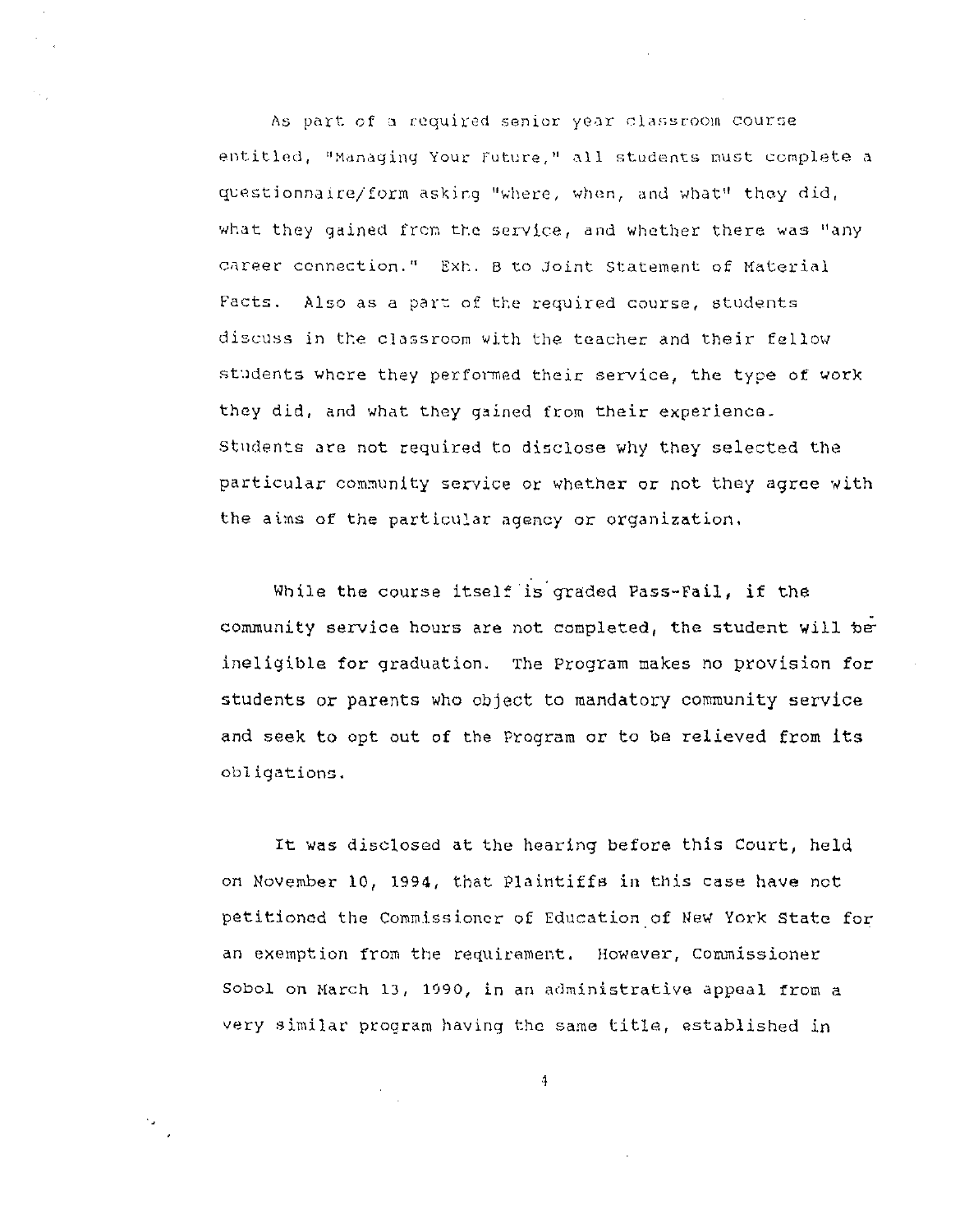1987 by the adjoining City of Rye (New York) School District, held that such a program was "not arbitrary, capricious or unreasonable" and found affirmatively that it would "benefit students in their post-graduate endeavors" and that other school districts should be "encourage(d) . . . to pursue this laudable practice." See Appeal of Anne O'Neill, Judicial Decision of the Commissioner No. 12,300 (March 13, 1990); Exhibit to Defendants' Memorandum of Law in Support of Motion for Summary Judgment.

Plaintiff Daniel Immediato is currently a student at Rye Neck High School and subject to the mandatory community service requirement as a condition of graduation.<sup>1</sup>

At the outset, the Court notes the tension between the - purposes of majoritarian government and the desires of individuals to live unrestricted by government regulations which appear to them to be worthless, the latter implicating a constitutionally protected liberty interest. These forces clash readily in the area of education, where our nation has enjoyed a long history of encouraging families to take responsibility for the instruction of their own children, while at the same time, making school attendance compulsory and granting control of the curriculum to state and local

Plaintiffs Mario Gironda, Jr. and his parents have withdrawn from the litigation.

 $\frac{1}{2}$ 

5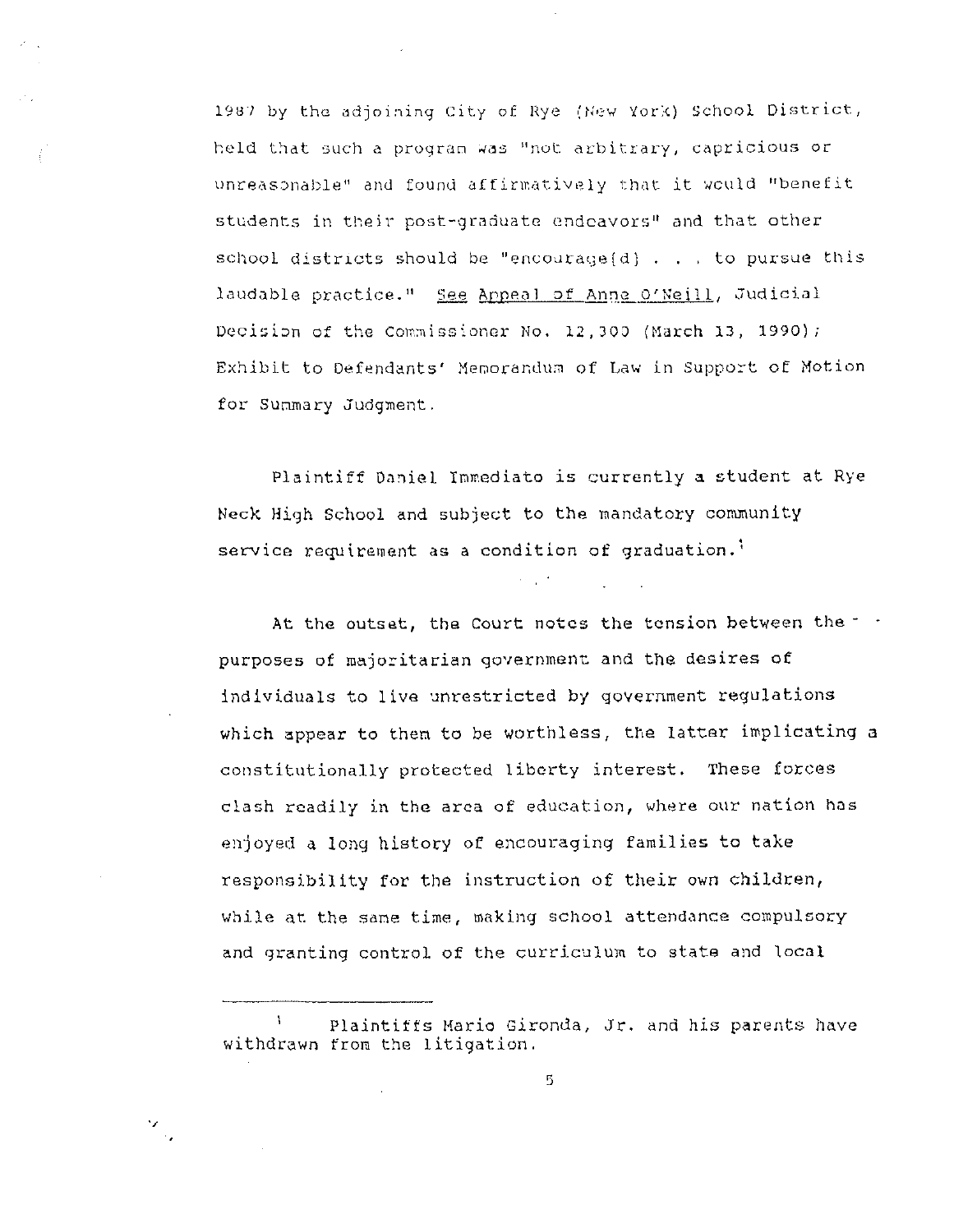The late Honorable Frank C. Moore, who served as Lieutenant Governor of New York, a skilled municipal lawyer and later head of the Office of Local Government of the State of New York, was generally regarded as the guardian and protector of the small units of elected local government in New York. Governor Moore preached that 'Home Rule is the right to be misgoverned by our friends and neighbors." The geal of local Home Rule is to allow communities to develop rules and requiations for the management--or mismanagement--of their own affairs, through forms of majority rule existing by the very nature of a republican form of government. An individual may disagree with a particular policy or rule implemented by duly elected local representatives within the scope of the responsibility entrusted to them. Ordinarily, that person must abide by the general law while attempting to persuade others in the community to revise the rule, or to elect new local representatives who will do so.

The United States Supreme Court has recognized the benefits of local responsibility for public education:

(O)ne of the peculiar strengths of our form of government [is] each State's freedom to 'serve as a laboratory; and try novel social and economic experiments.' No area of social concern stands to profit more from a multiplicity of viewpoints and from a diversity of approaches than does public education.

6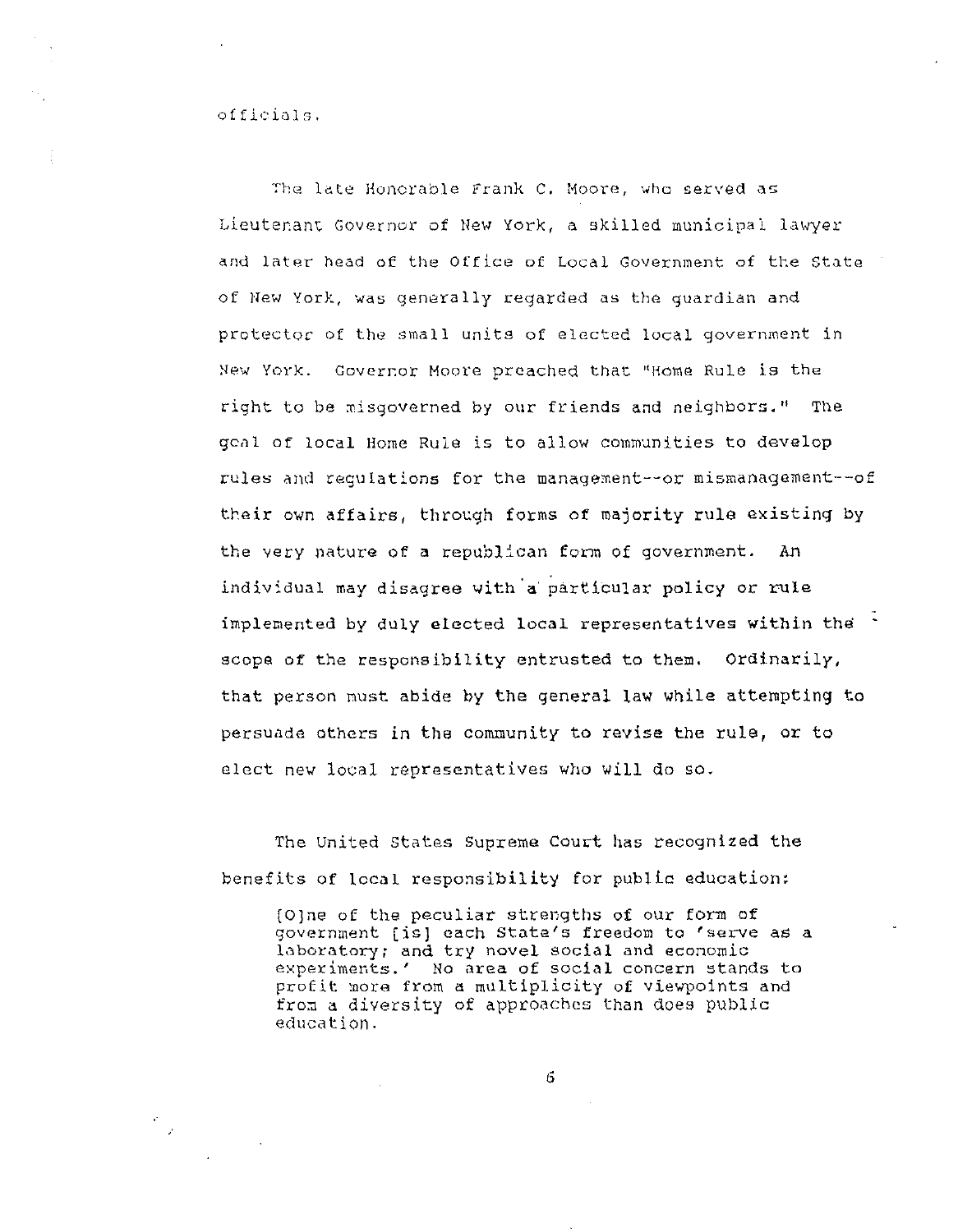San Antonio Independent School District v. Rodriquez, 411 U.S. 1, 50 (1973) (Powell, J., quoting in part from the dissent of Justice Brandeis in New State Ice Co. V. Liebmann, 285 U.S. 262 (1932)). It is "long recognized that local school boards have broad discretion in the management of school affairs." Board of Education, Island Trees Union Free School Dist. No. 26 v. Pico, 457 U.S. 853, 863 (1982) (Brennan, J.).

In New York, the Board of Education of a Union Free School District may determine initially whether a particular course or program will be established or discontinued. see. New York State Education Law § 1709(3) ("The said board of education of every union free school district shall have power, and it shall be its duty . . . (t)o prescribe the course of study by which the pupils of the schools shall be - graded and classified . . . . ").<sup>2</sup> The New York State Commissioner of Education, as the chief executive officer of the state system of education, is empowered to enforce all laws relating to the education system of the state. New York State Education Law § 305. In a Union Free School District, the Commissioner is charged with the general supervision of the board of education, and its management and conduct of all departments of instruction. New York State Education Law § 309. A party aggrieved by the official actions of local

 $\gamma$ 

Ž. The local beard of education may consist of between three and nine trustees who are elected to serve for three, four or five years. See New York State Education Law § 1702.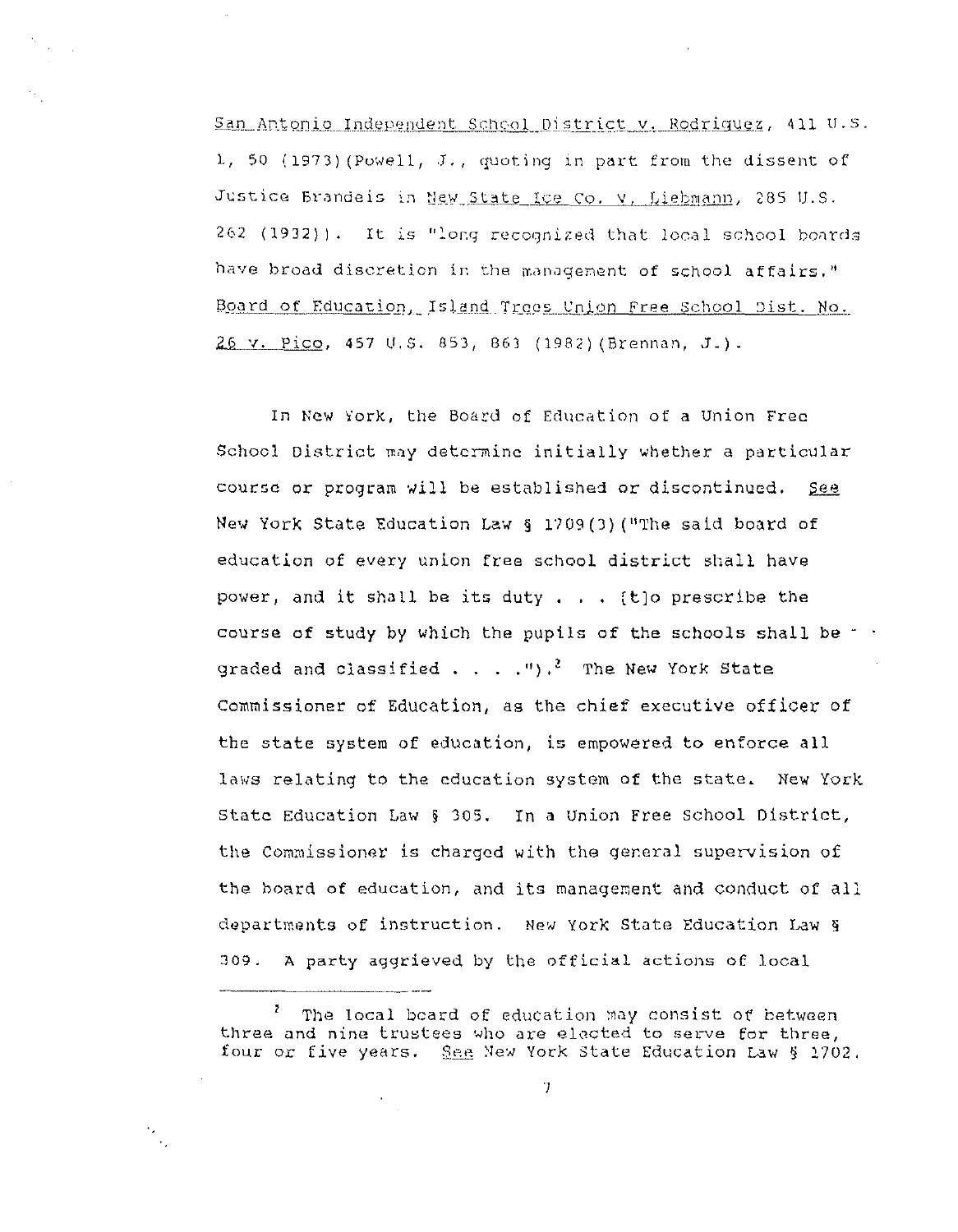school officials, including a board of education, may appeal for relief to the Commissioner of Education, pursuant to New York State Education Law § 310(7). That right to appeal to the Commissioner of Education supplements but does not preclude redress from a court in the proper case where the plaintiffs allege violation of their Constitutional rights. See Plano v. Baker, 504 F.2d 595 (2d Cir. 1974); Jacobson v. Board of Ed. of City of New York, 177 Misc. 809, 31 N.Y.S.2d 725 (Sup. Ct. Kings County 1941), modified on other grounds, 37 N.Y.S.2d 647 (2d Dept. 1942), appeal denied, 39 N.Y.S.2d 416 (2d Dept. 1942). Ordinarily the Commissioner does not address Constitutional issues, but he is free to do so.

It is undisputed that the Board of Education of Rye Neck Union Free School District consists of duly elected officials \* with authority to establish a curriculum for Rye Neck High School. The New York State Department of Education has approved an optional syllabus for a course comprised of community service. See Appeal of Anne O'Neill, Judicial Decision of the Commissioner No. 12,300, at 297. In developing its own curriculum, Defendant Rye Neck Board of Education chose to inplement the state syllabus.

Clearly, this Court may grant relief only on a clear showing that as applied, the Program violates the Constitutional rights of these Plaintiffs. We are not

 $\frac{1}{2} \sum_{i=1}^{n} \frac{1}{2} \sum_{j=1}^{n} \frac{1}{2} \sum_{j=1}^{n} \frac{1}{2} \sum_{j=1}^{n} \frac{1}{2} \sum_{j=1}^{n} \frac{1}{2} \sum_{j=1}^{n} \frac{1}{2} \sum_{j=1}^{n} \frac{1}{2} \sum_{j=1}^{n} \frac{1}{2} \sum_{j=1}^{n} \frac{1}{2} \sum_{j=1}^{n} \frac{1}{2} \sum_{j=1}^{n} \frac{1}{2} \sum_{j=1}^{n} \frac{1}{2} \sum_{j=1}^{n$ 

8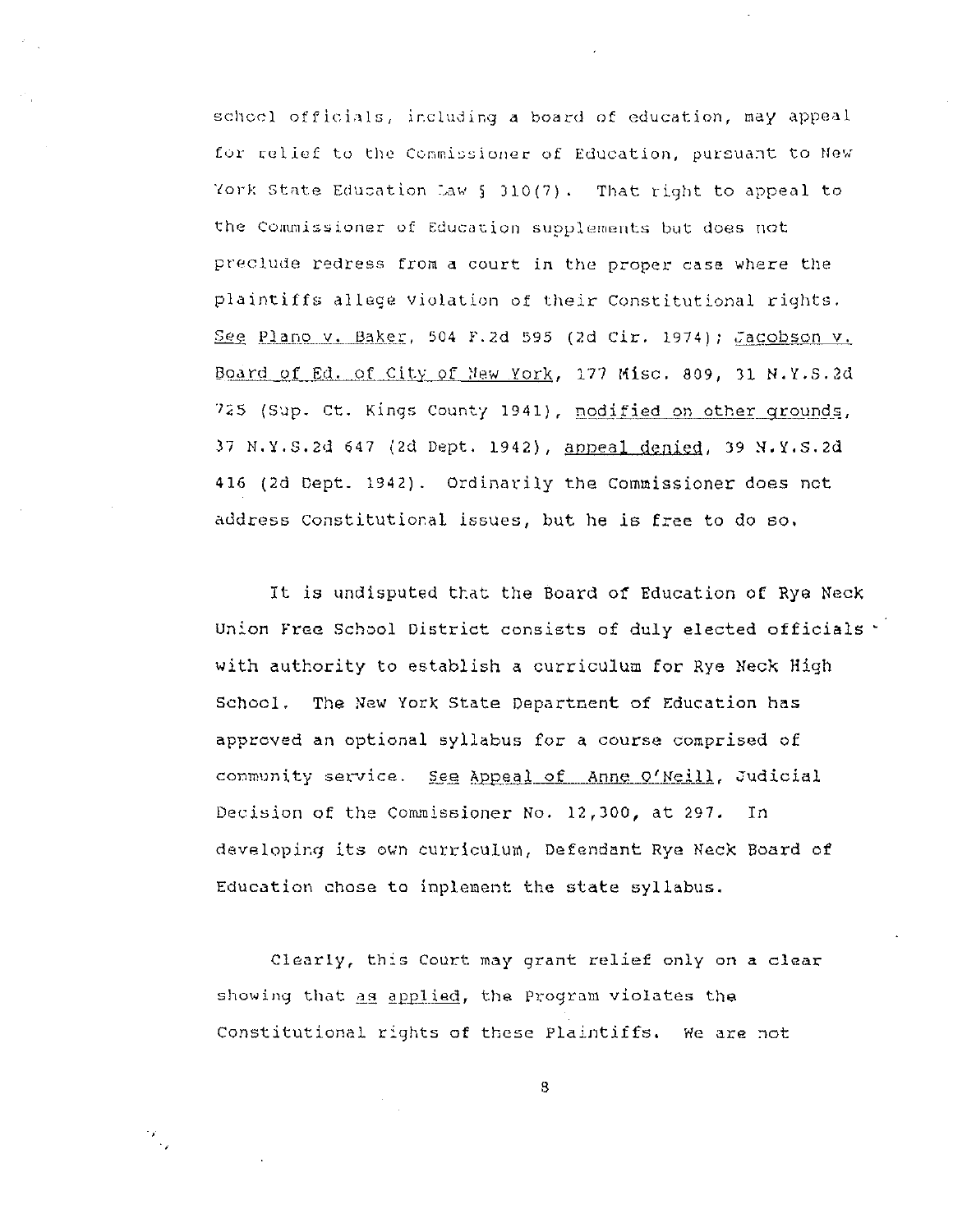concerned here with a possible violation of the Constitutional rights of some other student which might be hypothesized. Nor are we concerned with the wisdom or utility of the Program, which may well seem to some to have Orwellian overtones, or be less useful to the graduates than a foundation course in Latin or English Grammar.

### Thirtsenth Amendment

Plaintiffs must show infringement of a specific right secured by the Constitution. We consider first, Plaintiffs' claim that the Thirteenth Amendment has been violated. That Amendment provides:

Neither slavery nor involuntary servitude, except as a punishment for crime whereof the party shall have been duly convicted, shall exist within the United States, or any place subject to their jurisdiction.

U.S. Const. amend. XIII, §1.

Ratified in 1865, in fulfillment of the Reconstruction goals of the victorious Union, the Thirteenth Amendment had the specific purpose of eliminating African slavery. The Supreme Court has explained that, "the phrase 'involuntary servitude' was intended to extend 'to cover those forms of compulsory labor akin to African slavery which in practical operation would tend to produce like undesirable results.'" United States v, Kozminski, 487 U.S. 931, 942 (1988) (quoting Butler v. Perry, 240 U.S. 328, 332 (1916)).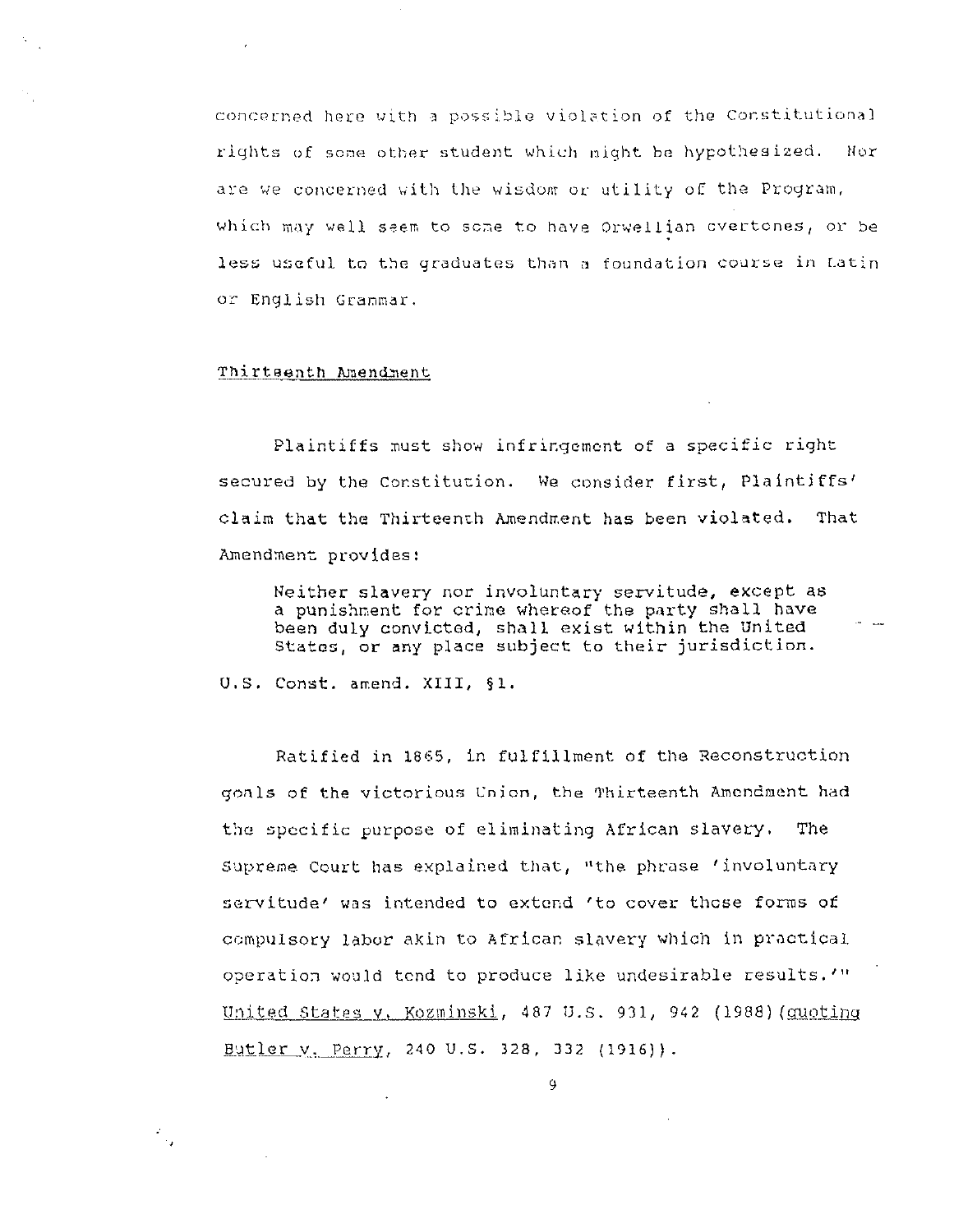In Pollock y. Williams, 322 U.S. 4 (1944) and Bailey v.  $\frac{\text{Alabang}}{\text{Alabang}}$ , 219 **U.S. 219 (1911)**, the Supreme Court struck down state peonage laws that subjected debtors to criminal punishment for failing to perform labor to discharge a debt. In Kozminski, the Court held that involuntary servitude was present, warranting prosecution under 18  $0.5.C.$  § 241 and 18 U.S.C.  $\S$  1584, when the defendants, not acting under color of any law, forced two mentally retarded men to perform labor on a dairy farm without pay under squalid and highly abusive conditions. This was accomplished through ''physical and verbal abuse for failing to do their work." 487 U.S. at 935.

Kozminski represents a high water mark in Thirteenth Amendment jurisprudence. Not all legally compelled service is prohibited by the Thirteenth Amendment.<sup>3</sup> Governments may require involuntary performance without compensation of wellestablished civic duties. See Hurtado v. United States, 410 U.S. 578, 589 n.11 (1973) (jury service); Selective Draft Law Cases, 245 U.S. 366, 390 (1918) (military service); Butler v. Perry, 240 U.S. 328, 333 (1916) (work on local public roads). The purpose of the Thirteenth Amendment never included interference with the state's power to compel its own citizens to fulfill essential civic obligations. Butler, 240 U.S. at 333.

<sup>3.</sup> In Kozminski the forced labor was not legally compelled.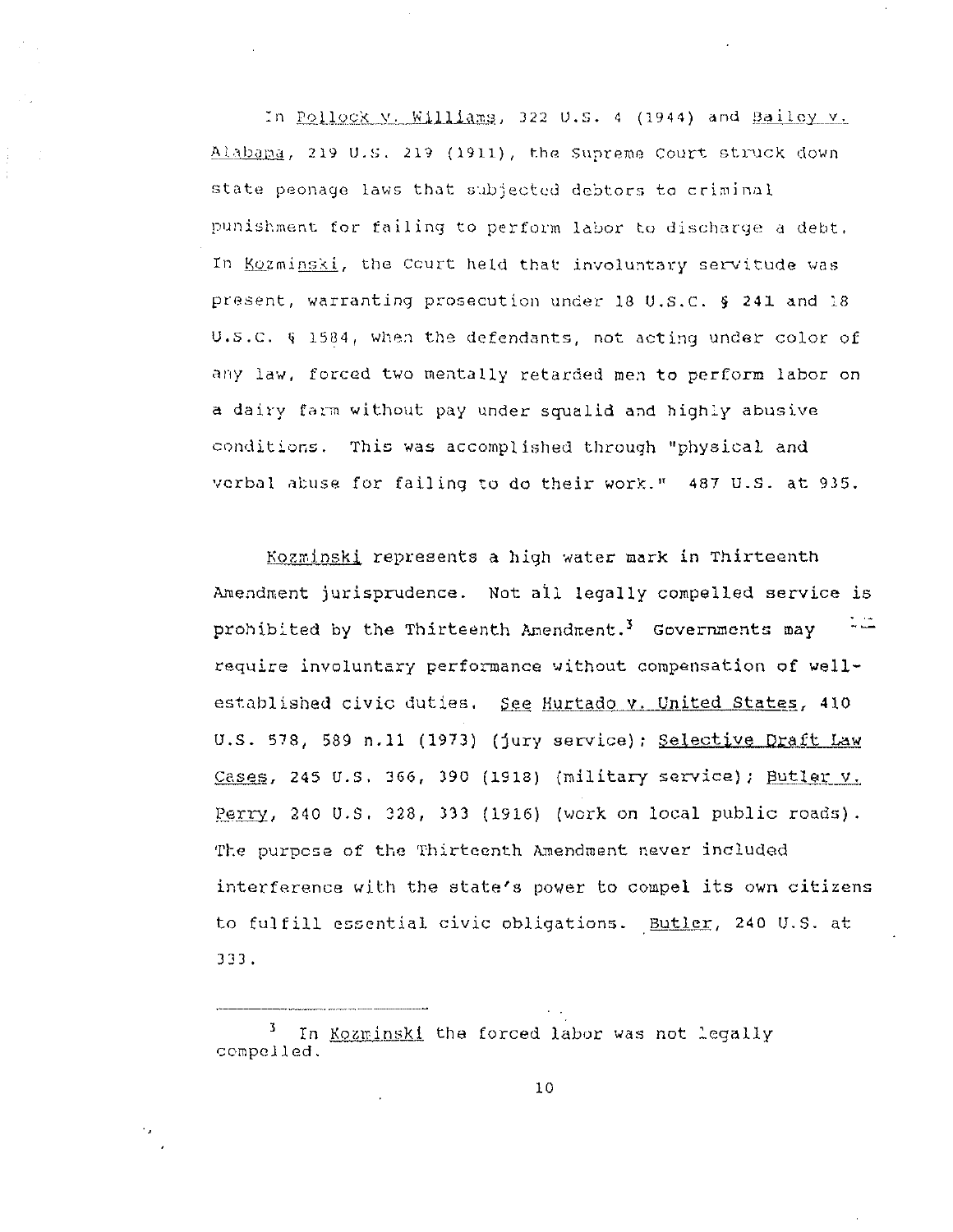Our Court of Appeals has concluded that a mental institution may compel a lawfully committed mental patient to perform housekeeping chores or other labor as part of a therapeutic program where the assumed benefit to the patient outweighs the incidental burden of the labor requirement, Without violating the Thirteenth Amondment. Cobson v. Henne, 355 F.2d 129, 131-32 & n.3 (2d Cir. 1966). However, the same Court also has held that involuntary servitude may exist in "some mandatory programs so ruthless in the amount of work demanded, and in the conditions under which the work must be performed, [so as to be] devoid of therapeutic purpose." Id. at 132.

It cannot be contended in the instant case that the - 4 Program is so ruthless or devoid of educational purposes. The amount of service required, an average of 10 hours per year, and the flexible conditions under which the service can be performed, do not appear to be ruthless. A reasonable educator could conclude that the program teaches a variety of "real world" skills such as cooperation, organization and communication with others. The Rye Neck Board of Education reasonably could conclude that the benefit to the individual student outweighs the incidental burden of the labor requirement.

 $11$ 

 $\mathcal{F}_\mu$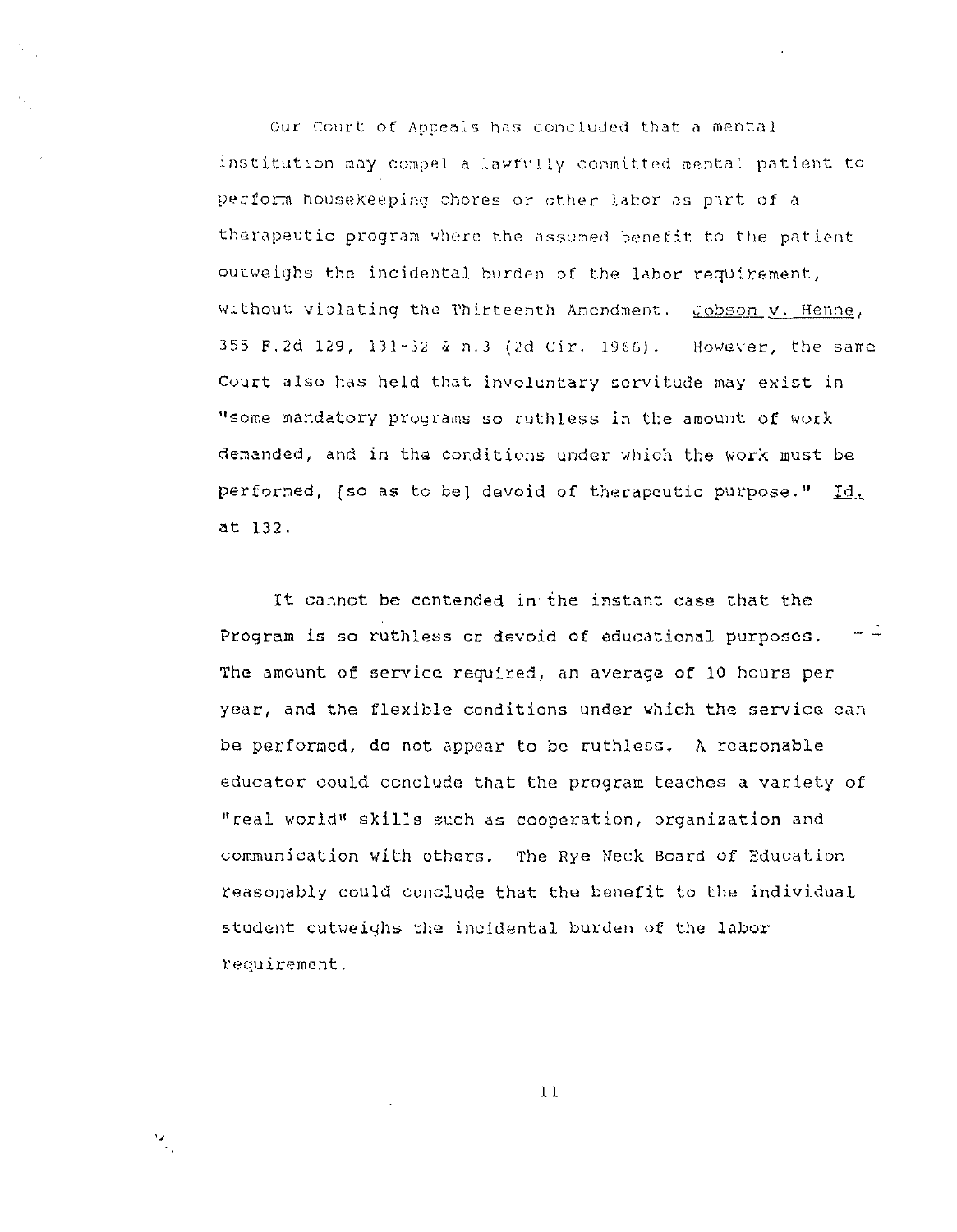Furthermore, this case does not involve the type of physical force or legal sanction present in Supreme Court decisions finding involuntary servitude. The Program does not threaten the students with physical pain, imprisonment or fines. Plaintiffs argue that increased usage of community service programs by the state and federal courts as sentencing alternatives for criminals in order to teach basic work skills and job discipline, as well as to punish, has established that corrnunity service is an inappropriate aspect of a school curriculum because such service now has become penal in nature or has acquired some aura of shame or disgrace by association. This Court concludes that any such transferred opprobrium has not been shown to exist in the public perception of student community service.

In Steirer v. Bethlehem Area School Dist., 987 F.2d 989 (3d cir. 1993) , the court concluded that a similar mandatory community service program did not constitute involuntary servitude. After considering Supreme Court and Circuit Court decisions, the *Steirer* court adopted a "contextual approach to involuntary servitude by confining the Thirteenth Amendment to those situations that are truly 'akin to African slavery.'" Id. at 1000. The court held that "[t]here is no basis in fact or logic which would support analogizing a nandatory community service program in a public high school to slavery."  $Id.$ This Court accepts that view, but in doing so we rely on the

12

·,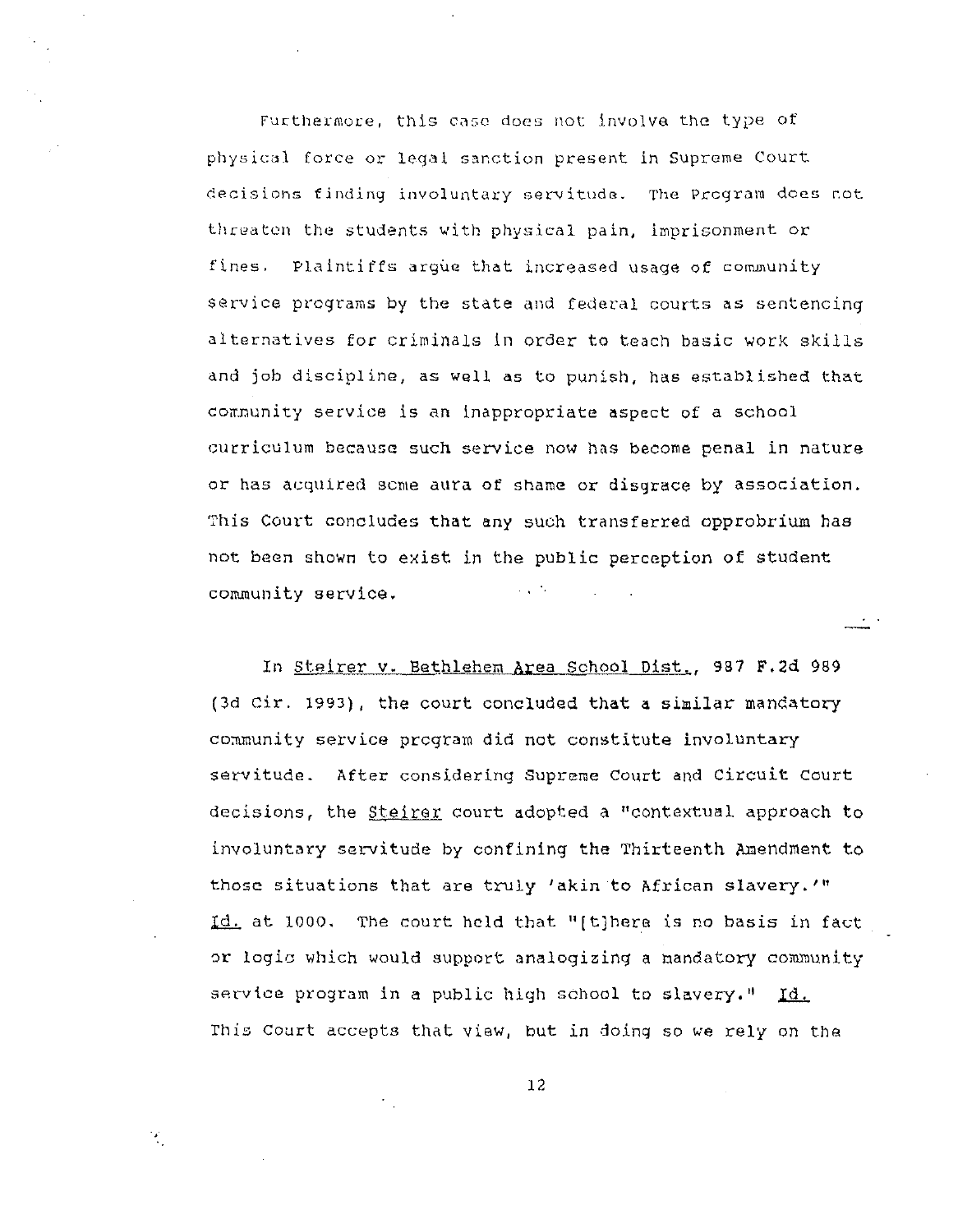continued existence of the right to petition the local officials for an exemption or limitation of the Program, and the retained right, if Plaintiffs and a majority of their neighbors find the Program too oppressive, to "throw the rascals out" at the next school board election.

## Parental Rights under the Fourteenth Amendment

Plaintiffs contend alternatively that the Program interferes with the Constitutional right of parents to direct and control the upbringing and education of their children.<sup>4</sup> Plaintiffs argue that "the decision to help others must always come from one's conscience and through self-motivation." Plaintiffs' Memorandum in Support of Motion for Sunmary Judgment 23. This statement may be self-evident as a matter  $$ of philosophy. But nowhere is it found in the Constitution.<sup>5</sup>

As admitted in their Memorandum of Law, the parents in this case do not object to the Program on religious grounds. Plaintiffs' Memorandum in Opposition to Defendant's Motion for Summary Judgment 9.

5. According to the Immediatos:

M.

We have taught our children through both word and example that to do good for others, without being asked or told and without compensation, is its own reward... But never have we told our children that they must, or are obligated, to help others. That would defeat all we have tried to impart to them over the years about serving others and consequently destroy any moral value in serving others.

Plaintiffs' Memorandum in Support of Motion for Summary Judgment 23,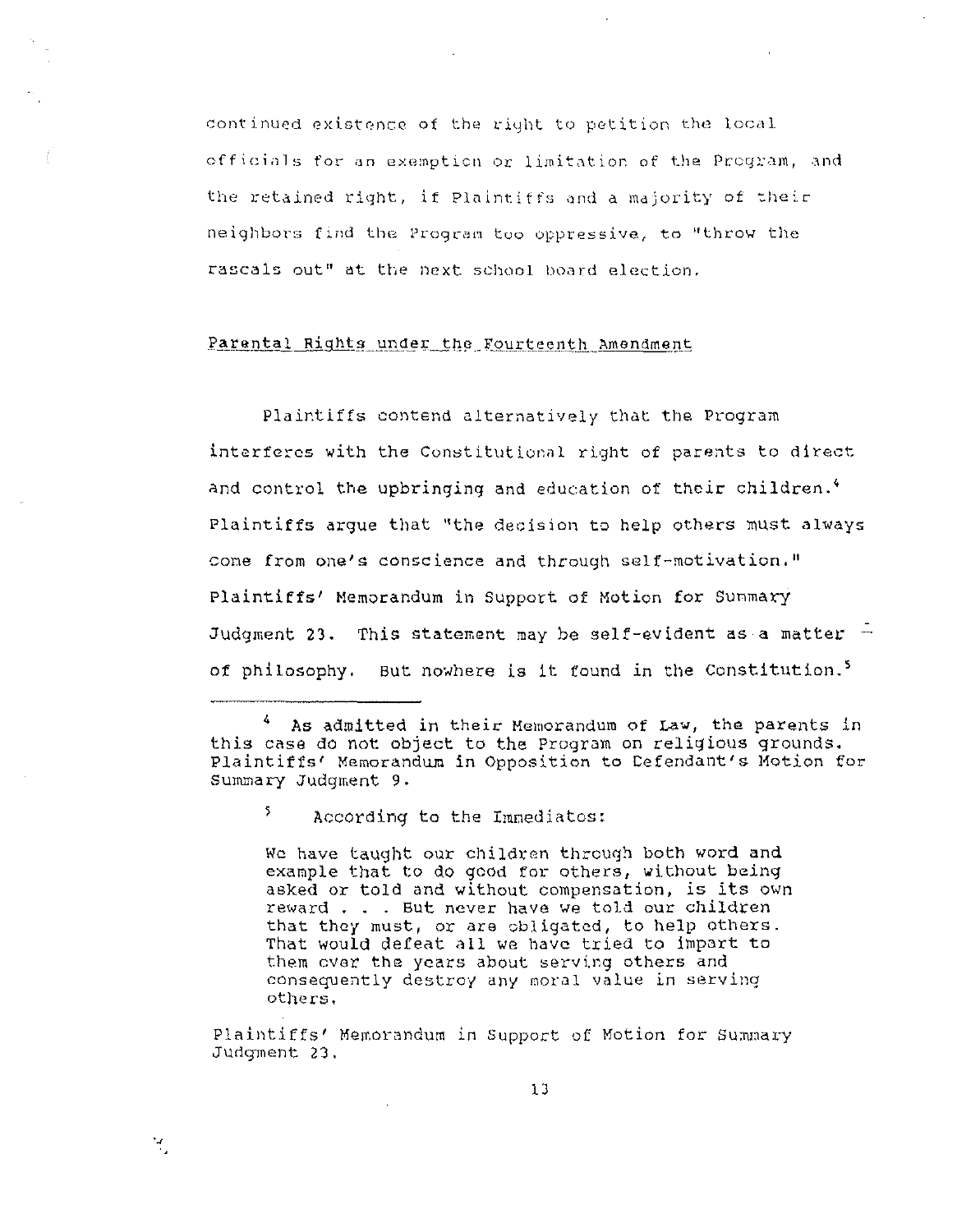Plaintiff parents allege that they possess a Constitutional right to "have their children opt out of programs that are contrary to the beliefs and values they seek to impart." Id. at 22. We find no federal caselaw which recognizes a constitutionally protected parental right for students to opt out of an educational curriculum for purely secular reasons. Cf. Alfonso v. Fernandez, 195 A.D. 2d 46, 606 N.Y.S.2D 259 (2d Dept. 1993) (issue of parental control over health care, involving distribution of free condoms in schools), appeal dismissed without op., 83 N.Y.2d 906 (1994). Where the United States Supreme Court has considered the constitutionality of school requiations in light of parental challenges pursuant solely to the Fourteenth Amendment, the relevant inquiry is whether the regulation has a reasonable relation to some end within the competency of the state. For example, in Meyer v. Nebraska, 262 U.S. 390 (1923), the Supreme Court struck down a state law which prohibited the teaching of German in schools. The Court stated that "the statute as applied is arbitrary and without reasonable relation to any end within the competency of the State." Id. In Pierce v. Society of Sisters, 268 U.S. 510 at 403. (1925), the Court held unconstitutional a state law requiring all children to attend public schools through high school, and recognized the right of parents to send their children to a nonpublic school. Writing for the Court, Justice McReynolds enunciated the oft-repeated statement: "The child is not the

14

 $\mathcal{F}_{\mathcal{G}}$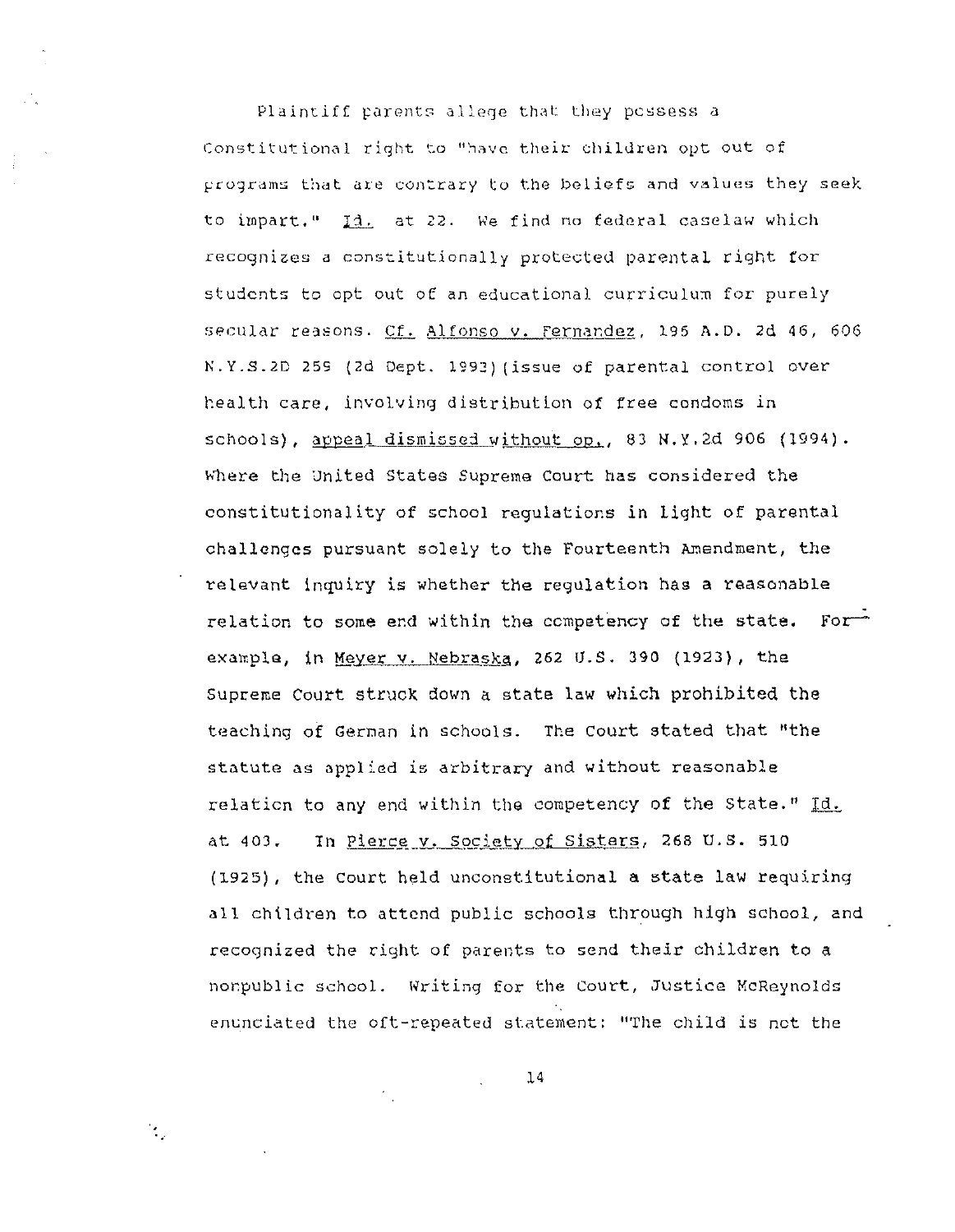mere creature of the State; those who nurture him and direct his destiny have the right, coupled with the high duty, to recognize and prepare him for additional obligations." Id. at  $535 -$ The Court found that the state requlation "unreasonably interfere(d) with the liberty of parents and quardians to direct the upbringing and education of children under their control" and that such rights "may not be abridged by legislation which has no reasonable relation to some purpose within the competency of the State." Id. at 534-35 (emphasis added).

The Court in Wisconsin v. Yoder, 406 U.S. 205 (1972), explained that secular claims for exemption from general laws have a different status than religious claims for exemption. The Yoder Court noted, "A way of life, however virtuous and  $-\frac{1}{x}$ admirable, may not be interposed as a barrier to reasonable state regulation of education if it is based on purely secular considerations." Id. at 215. Rather, "when the interests of parenthood are combined with a free exercise claim  $\ldots$ , more than nerely a 'reasonable relation to some purpose within the competency of the State' is required to sustain the validity of the State's requirement under the First Amendment. " 406 U.S. at 233.

Parents may have "value" based secular objections to many subjects, such as sociology, literature, or biology and will

 $15$ 

ήÇ,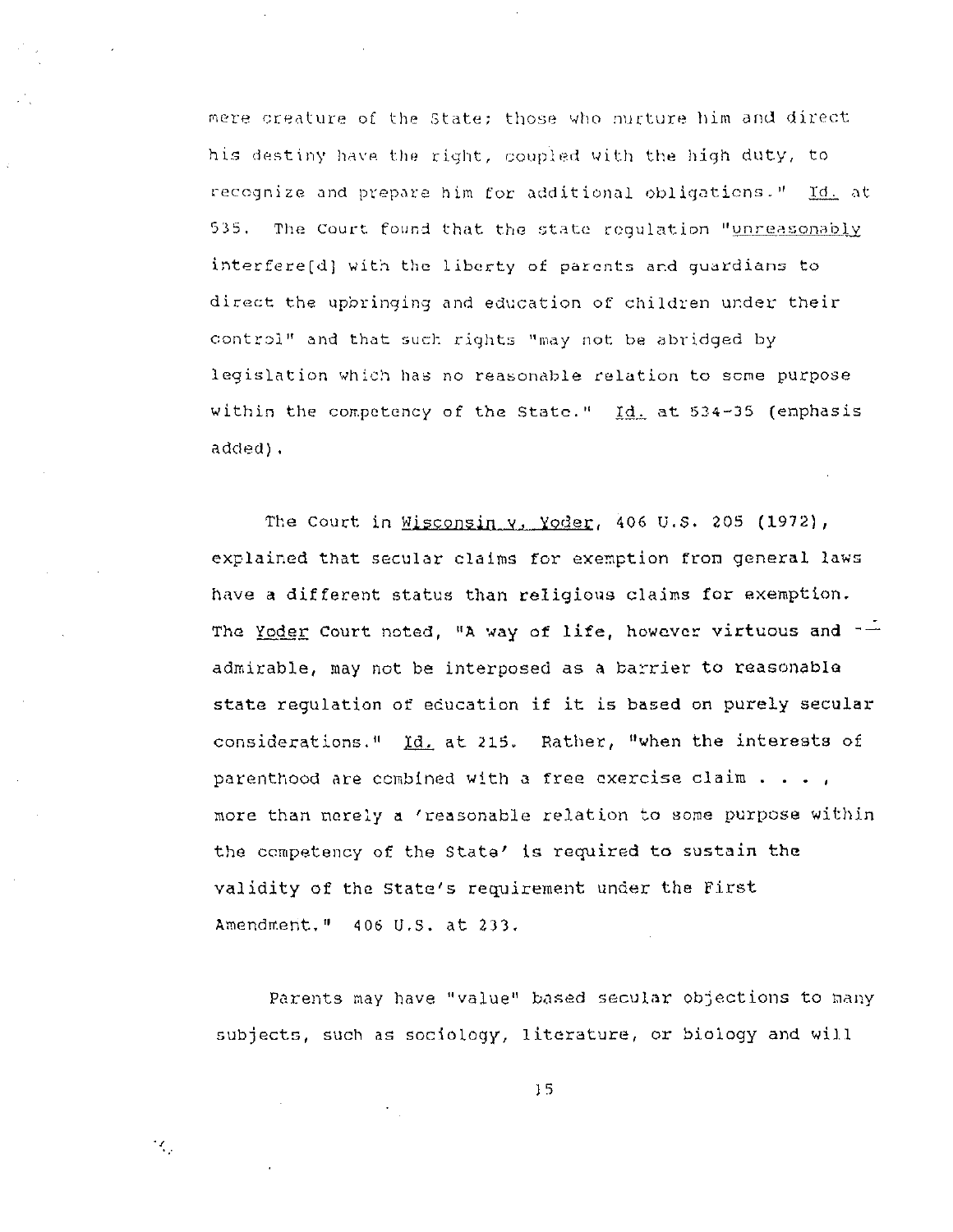be tempted ultimately to seek intervention by the federal courts to have their children exempted from various classes, exercises, examinations, or activities, in a curriculum established, as in this case, by their duly elected board of education. No public policy will be served by this Court usurping the legitimate authority of school officials to perform their duties in educating citizens; to attempt to do so, because we, or Plaintiffs consider the Program undesirable on purely secular grounds would wreak havoc in the administration of the schools, and involve the federal judiciary impermissibly in matters of local Home Rule.

The issue, therefore, is whether the Program has a reasonable relation to an end within the competency of the الماريدانية state. It is well settled that "a State, having a high responsibility for education of its citizens, [has power] to impose reasonable requiations for the control and duration of basic education." Yoder, 406 U.S. at 213. The Supreme Court also has noted the "power of the State to . . . make reasonable requiations for all schools," and "the State's power to prescribe a curriculum for institutions which it supports." Meyer, 262 U.S. at 402.

The evidence submitted on these motions shows that the Program is aimed at teaching skills and habits perceived by Defendants as essential for good citizenship. The Program, we

 $16$ 

 $\mathcal{F}_{\mathcal{A}}$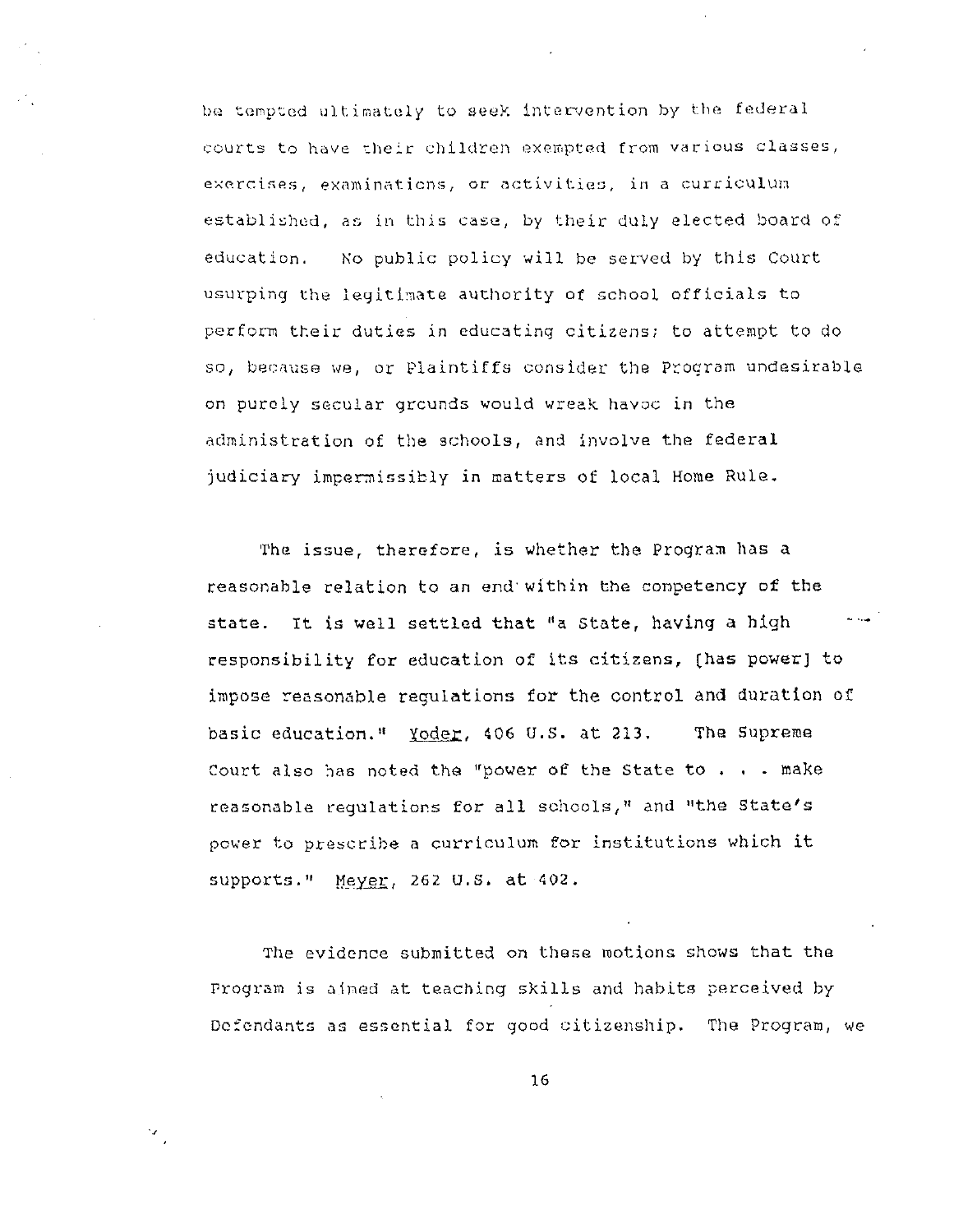are told, "allows students to develop a wide range of personal, intellectual, academic and social skills -- such as teamwork, problem-solving, negotiation, communication, planning, and evaluation -- that will help them become effective employees, colleagues, citizens, and leaders." Bradley Aff. **g** 8: Attached to Amicus Curiae the American Alliance for Rights and Responsibilities' Memorandum in Support of Defendants' Motion for Summary Judgment. If a reasonable person could conclude on the evidence available, or merely by inductive reasoning, that this is really true, and we hold that a reasonable person could so find, then these goals and the Program to effectuate them have a reasonable relation to purposes within the competency of the State. see Mayer, 262 U.S. at 403; Pierce, 268 U.S. at 535. The appropriate decisionmaker of whether to implement a reasonablerequlation is not this Court or Plaintiffs. Rather, the Home Rule issue is entrusted by the Constitution and the caselaw to the duly elected trustees of the local boards of education. Their decision can and should be informed by the views of the state Commissioner, supportive in this case, and the wishes of their as yet silent electorate. Plaintiff parents may not use this Court to interpose their own way of life or their own philosophy, however laudable, as a barrier to reasonable state and local regulation of the educational curriculum.

 $17$ 

 $\mathcal{L}_1$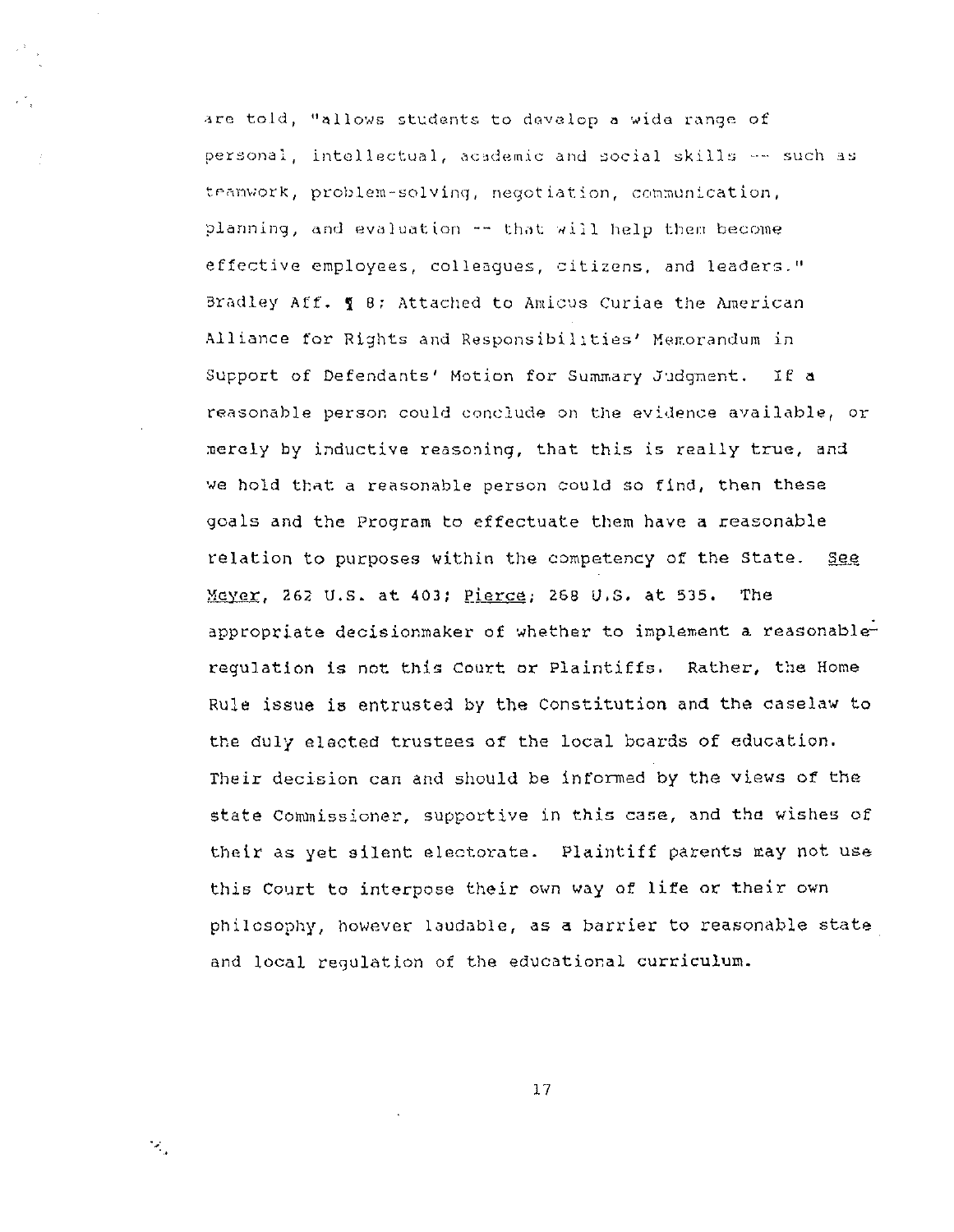## Student Rights under the Fourteenth Amendment

Plaintiffs contend that the students' rights under the Fourteenth Amendment are violated because the Program requires the students to disclose where they performed charitable service, the type of work they did for the organization, and What they gained from the service.<sup>6</sup> Plaintiffs argue that "a student must either reveal the types of service and organizations he believes are worthy, or must cloak his true moral judgnents as to which causes and organizations are worth his time and labor by choosing those that the government and his classmates will view as acceptable." Plaintiffs' Memorandum in Opposition to Defendants' Motion for Summary  $\mathcal{L}^{\text{max}}(\mathcal{L}^{\text{max}})$ Judgment 13.<sup>7</sup>

This assertion is contradicted at least in part by the wide range of available agencies or organizations for which students may choose to perform service, many of which are neutral, as well as the student's riqht to propose alternative or additional agencies or organizations. No political, religious or moral association is implied by most of the

 $\mathcal{A}_\mathcal{F}$ 

<sup>6</sup> Plaintiffs do not claim that the Program violates their First Amendment rights to freedom of speech.

If on occasion a high school student must cloak his or her true moral judqments by expressing in class views which are insincere but politically correct and likely to gain favor with the teacher, it would indeed be regrettable but not actionable under the Fourteenth Amendment.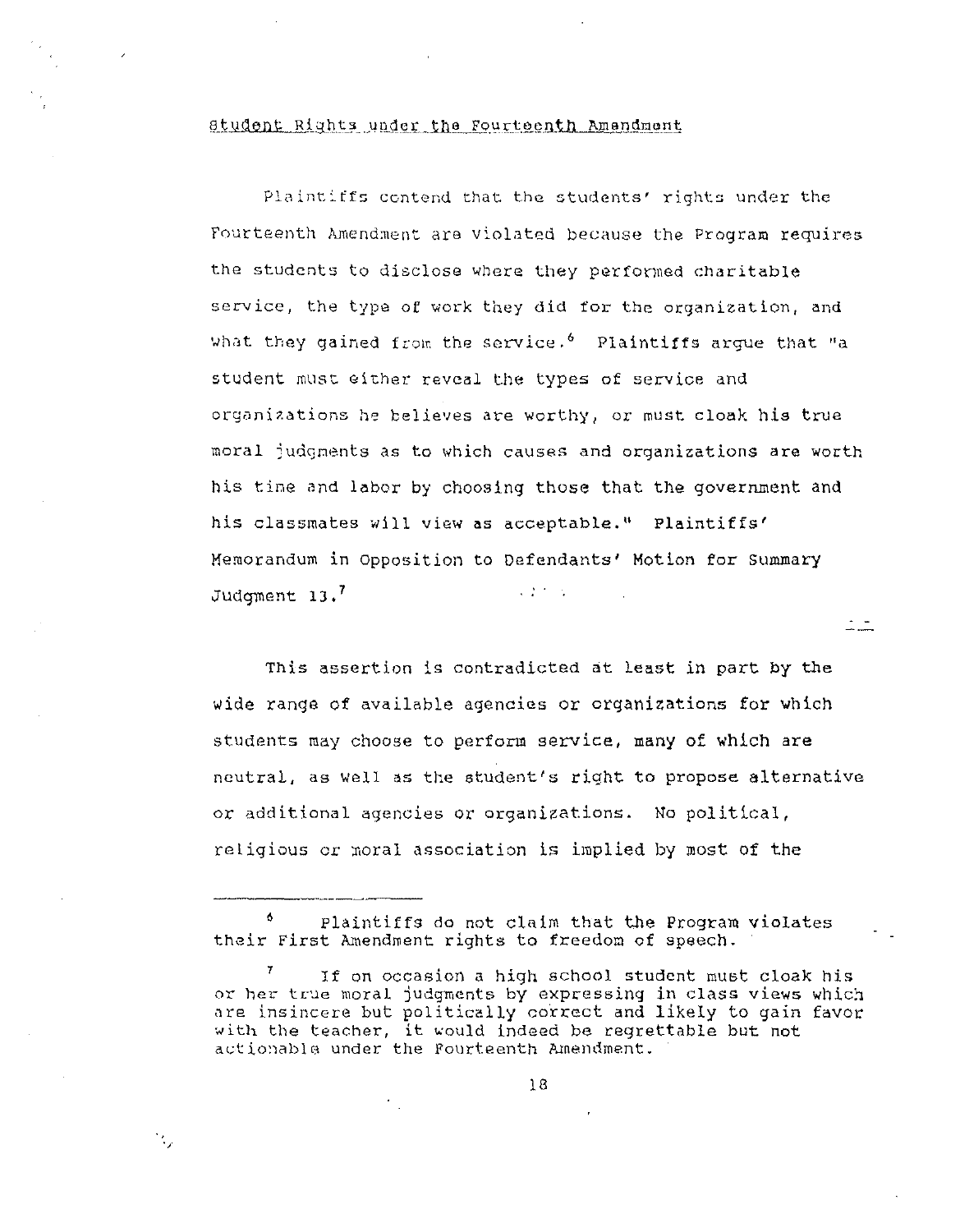approved services, which include American Red Cross, Blythedale Children's Hospital, Cafeteria/Hall Assistant, Custodial Assistance, Emergency Medical Services, Home for the Aged of New Rochelle, Mamaroneck Community Nursery School, F<E<Bellows Pizza Day Help, March of Dimes Birth Defects foundation, New Orchestra of Westchester, New Rochelle Hospital Medical Center, OPUS - Organization of People Undaunted by Stroke, Port Chester Nursing Home, Sunnydale Senior Citizen Home, Tutoring, United Hospital, Volunteers in Archives, West, Lighthouse for the Blind, Westchester County Medical Center, Westchester Developmental Disabilities Service Office. See "A Sampling of Community Service Options, " Ex. C-2 to Joint Statement of Material Facts. A student may perform all forty hours of service for "neutral" agencies and  $\tilde{\phantom{a}}$ organizations. Under these circumstances, the limited information to be disclosed in the questionnaire/form and class discussions would not seem to force students to reveal or suppress moral judgments. See Shelton v. Tucker, 364 U.S. 479 (1960) (prohibiting disclosure of every organization to which teacher belonged or regularly contributed within five years as scope of inquiry was completely unlimited). Elective choices a student makes, such as choosing one foreign language over another, or selecting a project, book or subject for a paper, often may involve indicia of personal preference or opinion. This does not implicate a privacy interest worthy of Constitutional protection. This Program as administered does

19

 $\mathcal{L}_{\mathcal{L}}$